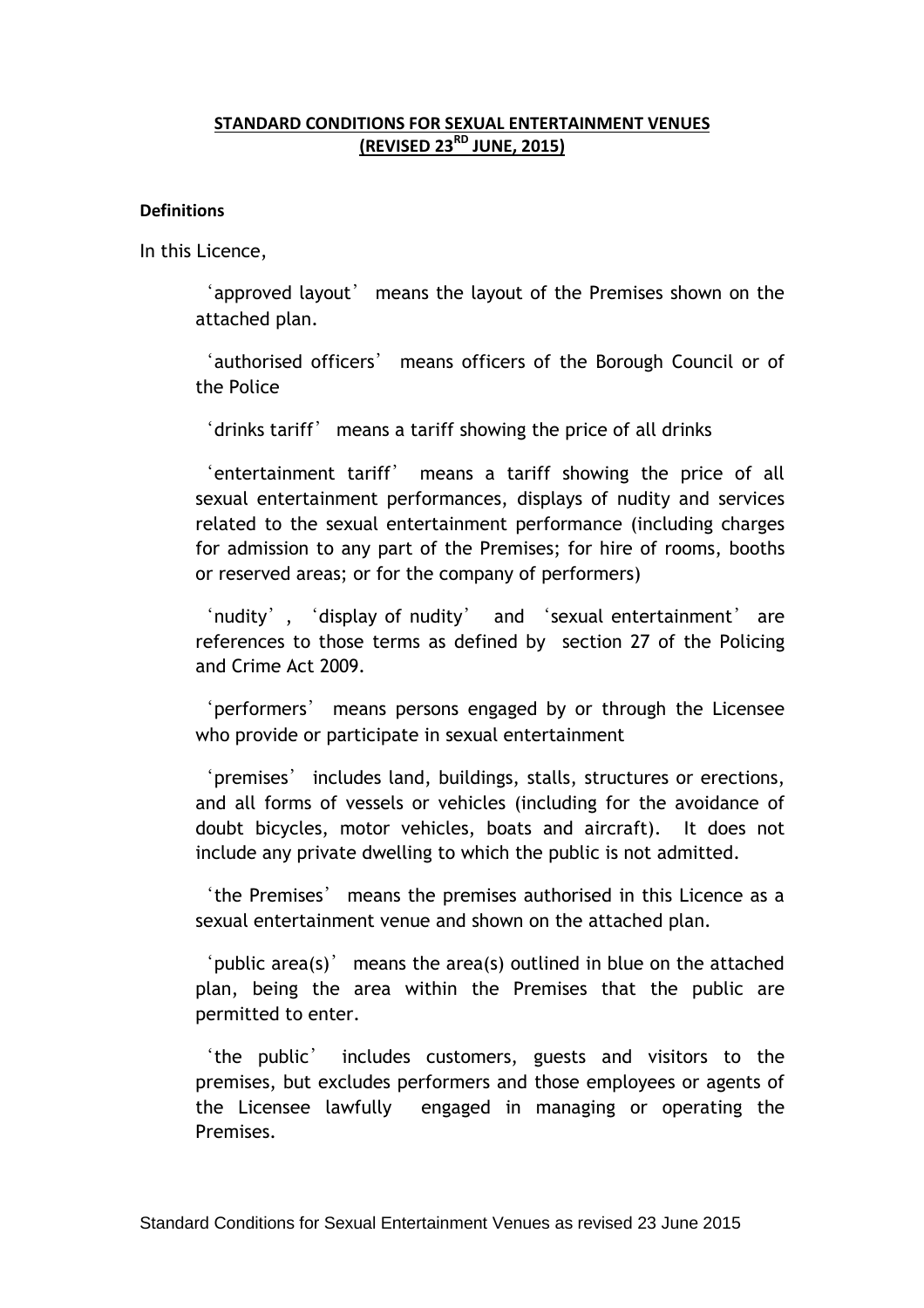'sexual entertainment area(s)' means the area(s) outlined in red on the attached plan, being locations where sexual entertainment is permitted to take place.

'suggestive advertising content' means photographs, sculptures, images, tableaux, displays, sounds, spoken words or writing – including graphics, logos or trademarks- that depict, indicate or suggest that sexual entertainment takes place on the Premises

## **General**

- 1. The Licensee must remain in personal control of the premises at all times that it is trading or nominate in writing an individual over the age of 18 with the authority to direct activities within the Premises.
- 2. The Licensee shall notify the Council, in writing, of any change in directors, trustees, partners or other persons concerned in the management of the licensed activities within 14 days of such change.
- 3. The Licensee shall admit authorised officers to the Premises at all reasonable times and at any time when the Premises are providing sexual entertainment. The Licensee shall provide in a timely fashion copies of any documents reasonably required by an authorised officer to prove compliance with this Licence.
- 4. The Licensee must give written notice to the Council if s/he wishes to surrender the licence.
- 5. A suitable and sufficient number of door supervisors and trained staff will be employed (based on a risk assessment) when sexual entertainment is offered. Their duties will include monitoring customers to ensure that the Code of Conduct for Performers and the House Rules are being obeyed.
- 6. The Licensee is to implement a suitable policy for the safety of the performers when they leave the Premises.
- 7. The Council reserves the right to amend or alter these conditions (provided that such change will not prevent the operators from viably carrying on the business of the Premises) following consultation with the licensees.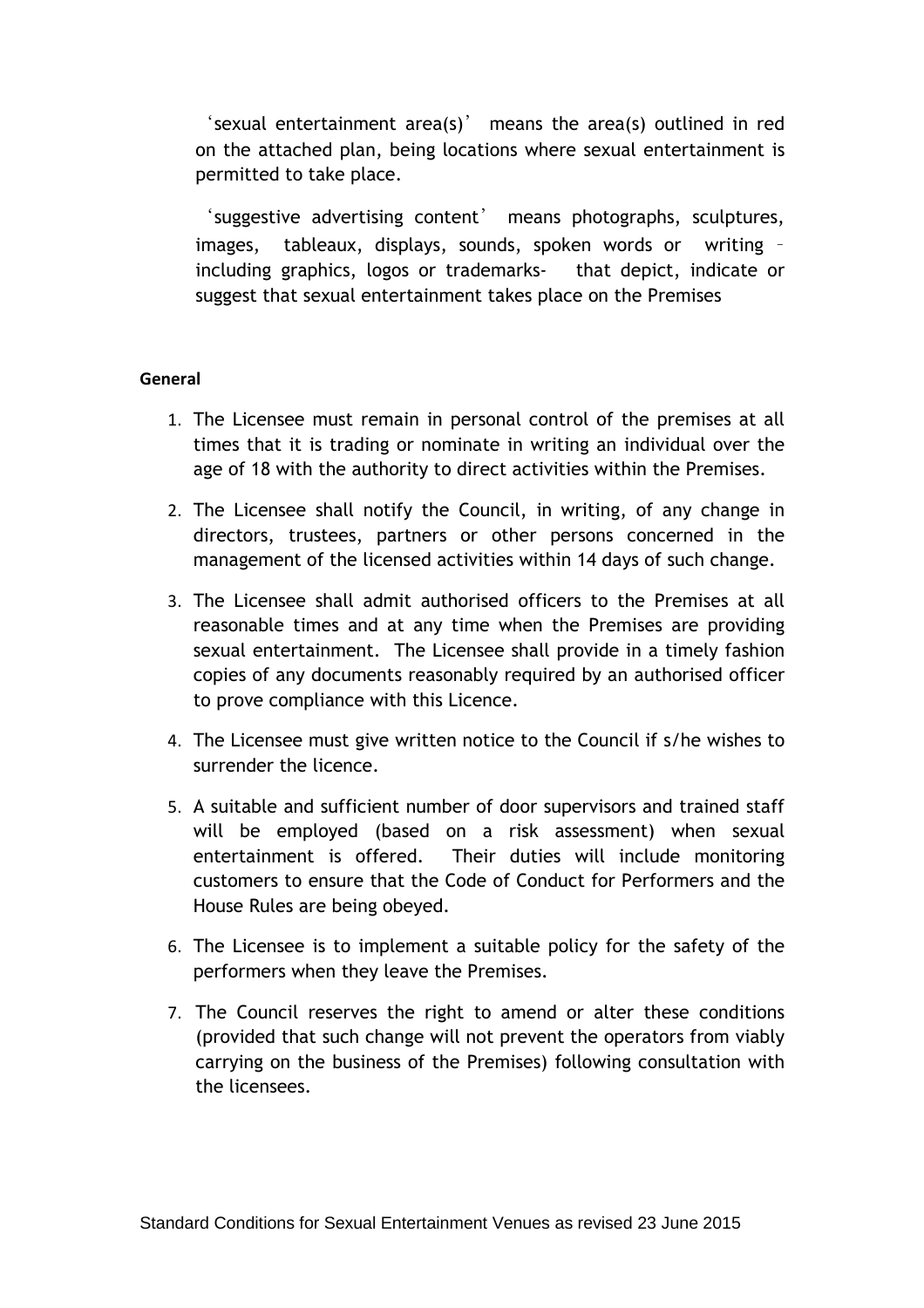#### **Premises**

- 8. The approved layout of the Premises shall not be altered without prior consent of the Council.
- 9. The Licensee shall ensure that the interior of the Premises where sexual entertainment is offered shall not be capable of being seen from the outside of the Premises, and that the exterior is maintained with a suitable level of decorum (i.e. that it does not have anything that depicts, indicates or suggests that sexual entertainment takes place on the Premises).
- 10.Sexual entertainment shall take place only in the designated sexual entertainment areas.
- 11.No member of the public shall be permitted to go anywhere outside the public areas. The public shall not be permitted access to the performers' changing rooms.
- 12.Without prejudice to condition 13 below CCTV shall be installed to cover the inside and the outside of the Premises, covering all public areas, including private performance areas and booths, entrances and exits, but excluding the interior of toilets. All cameras must be maintained in working order. All cameras shall continually record whilst the Premises are open to the public and the recorded images shall be kept available for a minimum of 31 days. Recorded images shall be made available to an authorised officer together with facilities for viewing. The recordings for the preceding 2 days shall be made available immediately upon request. Recordings outside this period shall be made available on 24 hours' notice.
- 13.CCTV cameras shall be installed and maintained at the locations shown on the attached plan, to the reasonable satisfaction of the licensing authority.
- 14.Members of the public may not enter or remain in the toilet cubicles in the company of any performer. Only one person at a time to enter a toilet cubicle.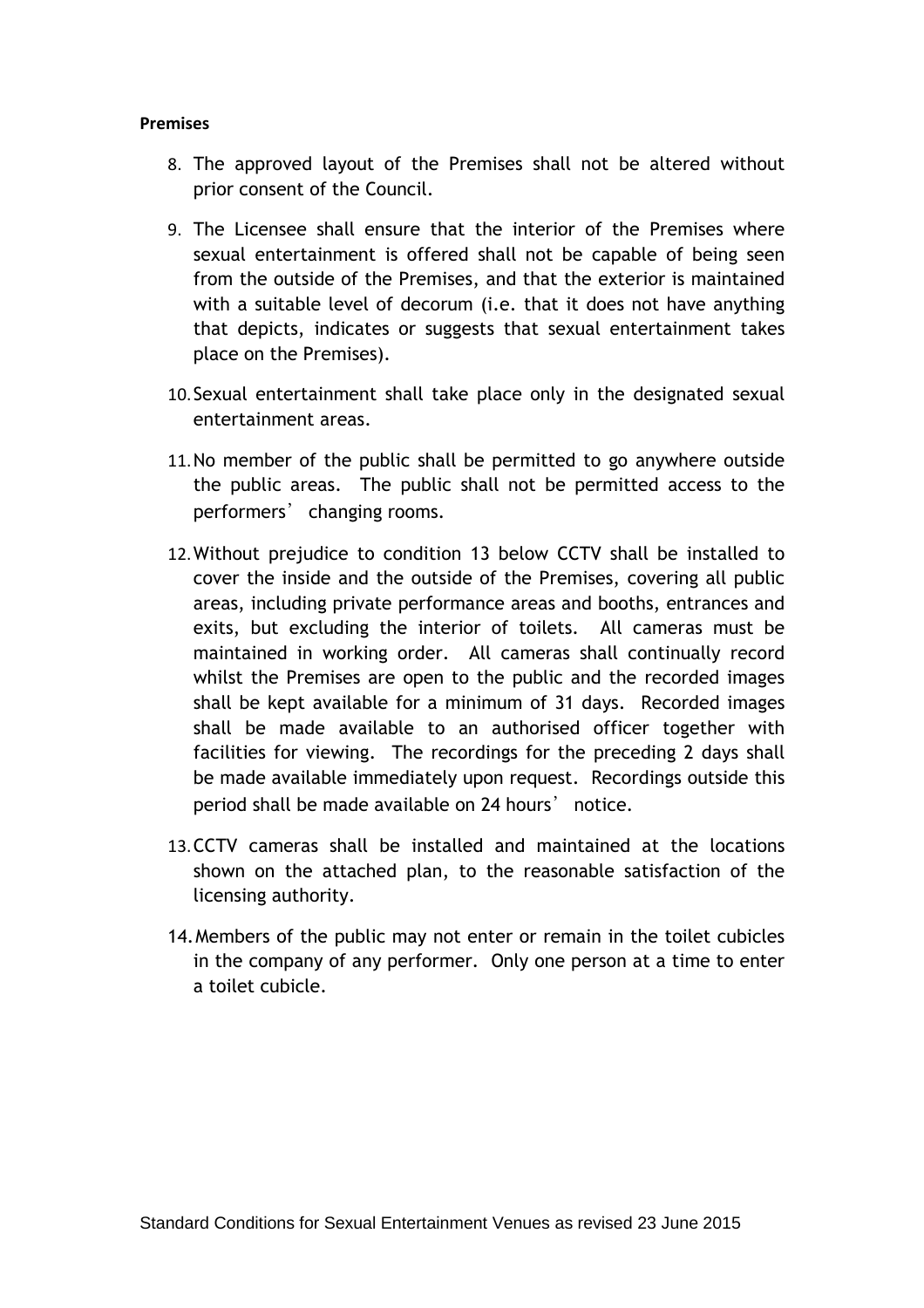## **Advertising**

15.The Licensee shall neither cause nor permit the display of suggestive advertising content which is directed at or may be seen or heard by any person from within the London Borough of Tower Hamlets:

> on any public highway, street, waterway or railway; in any place of general public use or access; or in publicly accessible areas of premises open to the public.

This condition shall apply to prevent suggestive advertising content being displayed on the exterior of the Premises or handed out as flyers on the street. It shall also apply to prevent suggestive advertising content being displayed on or in street furniture; telephone booths; hoardings, billboards, screens or projections; as well as advertising displayed on or within any vehicles located on or near the highway. The Licensee shall not permit any person to tout for business or encourage other persons to visit the Premises whilst on a public highway.

For the avoidance of doubt, this condition shall not be taken to prevent the Licensee from advertising the Premises using suggestive advertising content in media that restrict access to persons over the age of 18 years and would not reasonably be expected to be directed at persons in a public place (for instance, in adult magazines, websites or television channels).

- 16.All persons engaged or employed to attend to the entrance area or exterior of the Premises must be suitably dressed and conduct themselves so as not to indicate or suggest the availability of sexual entertainment at the Premises.
- 17.Where the Council has given notice in writing to the Licensee objecting to an advertisement on grounds that it would offend public decency or be likely to encourage or incite crime or disorder, that advertisement shall be removed or not be displayed.

#### **Admission to the Premises**

18.No person under the age of 18 years shall be admitted to nor permitted to remain on the Premises when sexual entertainment is being offered, and a clear notice to this effect will be displayed at each entrance to the Premises.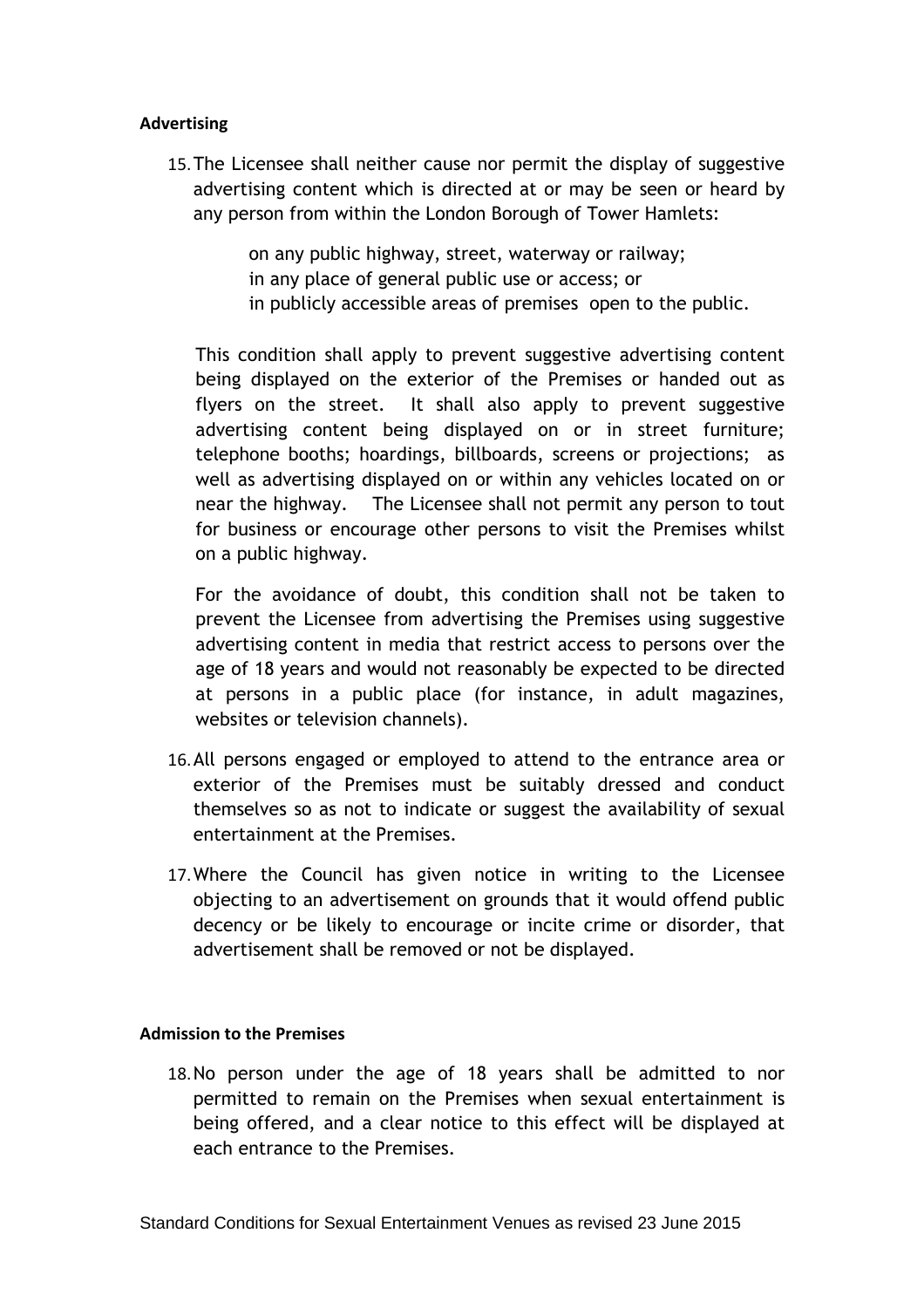19.Customers who appear to be under the age of 21 must be asked to provide a Pass-scheme approved photographic card, their passport or photographic driving licence to prove their age. Prominent notices must be clearly displayed to this effect at each entrance to the Premises.

## **House Rules**

- 20.The Licensee shall prepare House Rules governing the conduct of customers.
- 21.The House Rules shall be prominently and legibly displayed close to each entrance of the Premises.
- 22.The House Rules must be made known to customers prior to their admission to the Premises when sexual entertainment is provided
- 23.Signs must be displayed at appropriate locations advising that any customer attempting to make physical contact with a performer will be asked to leave.
- 24.No member of the public shall be admitted or allowed to remain at the Premises if they appear to be intoxicated or under the influence of illegal substances.
- 25.Customers may not be permitted to photograph, film or electronically record any performance.
- 26.The House Rules must be implemented and effectively enforced at all times when the premises are operating with sexual entertainment.

#### **Performers**

- 27.Sexual entertainment will be given only by the performers engaged by or through the Licensee and there will be no audience participation in any performances.
- 28.The Licensee shall keep a record of each performer, including their proper name and any aliases, and their residential address. With each record the Licensee shall keep a copy of a photographic form of identity and proof of address of the performer. With each record the Licensee shall keep a clear copy of an authorised document demonstrating that each Performer and each member of the staff is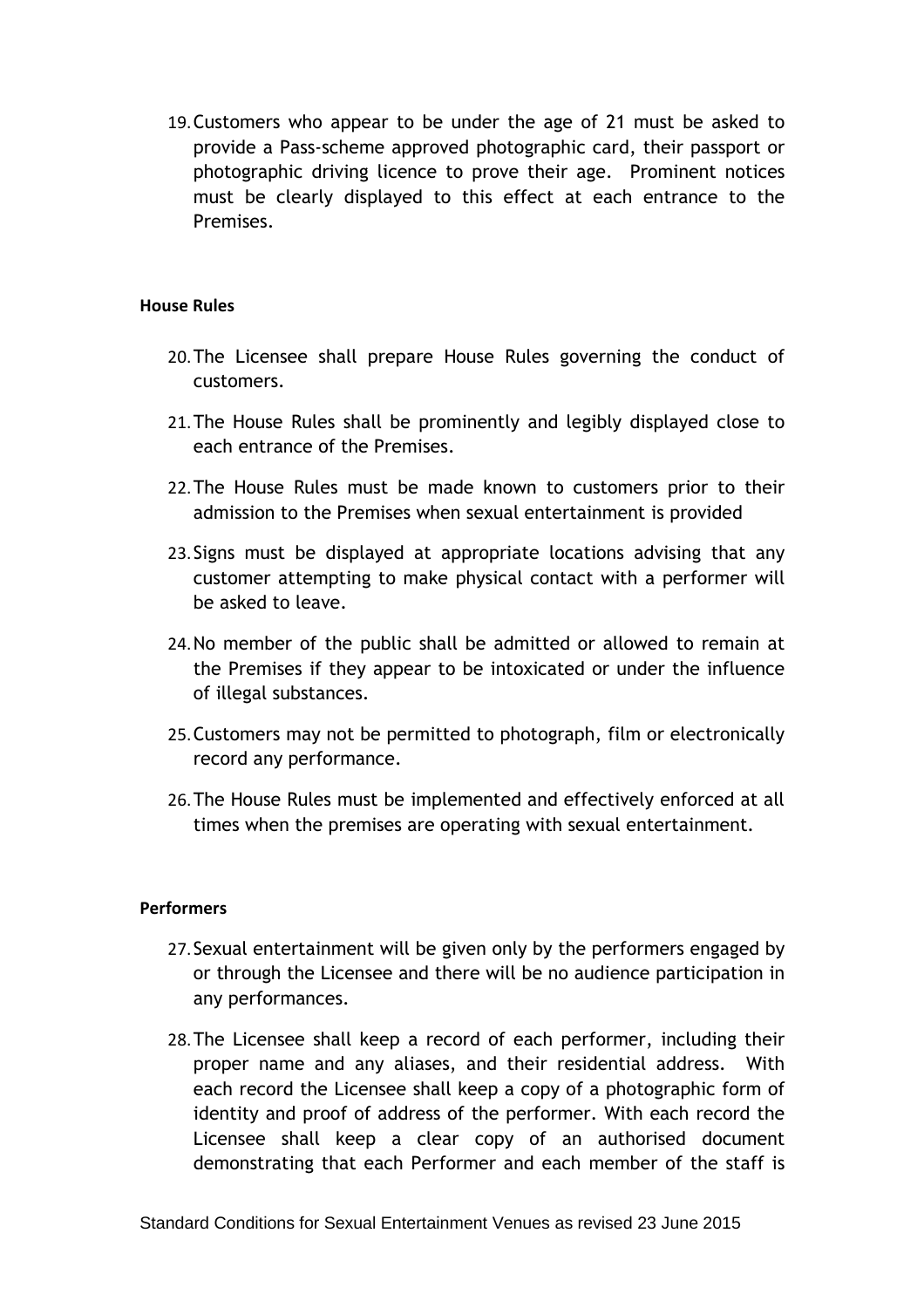entitled to work within the UK. A clear copy of this record shall be kept on the Premises at all times and be made immediately available for inspection by authorised officers.

29.On days when sexual entertainment is provided, the Licensee or their representative shall keep a record of those performers working at the Premises on that day in a daily record. The daily record shall be retained securely for at least 31 days and shall be made immediately available for inspection by authorised officers.

# **Tariffs**

- 30.The Licensee shall prominently and legibly display the drinks tariff at or by the bar and at the entrance. No charge shall be made nor payment accepted for any drink other than in accordance with the tariff, save for clearly advertised discounts to the tariff.
- 31.The Licensee shall prominently and legibly display the entertainment tariff in the entrance area and at key locations within the Premises including entrances to any private performance areas and so far as possible at the place(s) at which payment for any performance or service is transacted as marked on the attached plan. No charge shall be made nor payment accepted by the Licensee for any services other than in accordance with the tariff or clearly advertised discounts to the tariff.
- 32.The Licensee shall so far as reasonably practicable keep such records as are necessary to prove that the sums charged and payments taken are for products or services advertised on the relevant tariff at the amount shown on that tariff. These records must be made available within a reasonable time if requested by an authorised officer.

# **Code of Conduct**

- 33.The Licensee shall prepare and implement a suitable Code of Conduct for performers.
- 34.The Licensee shall ensure that each performer signs the Code of Conduct in their proper name, acknowledging that they have read and understood and are prepared to abide by the Code of Conduct, and signed copies be kept on the premises for inspection by authorised officers.